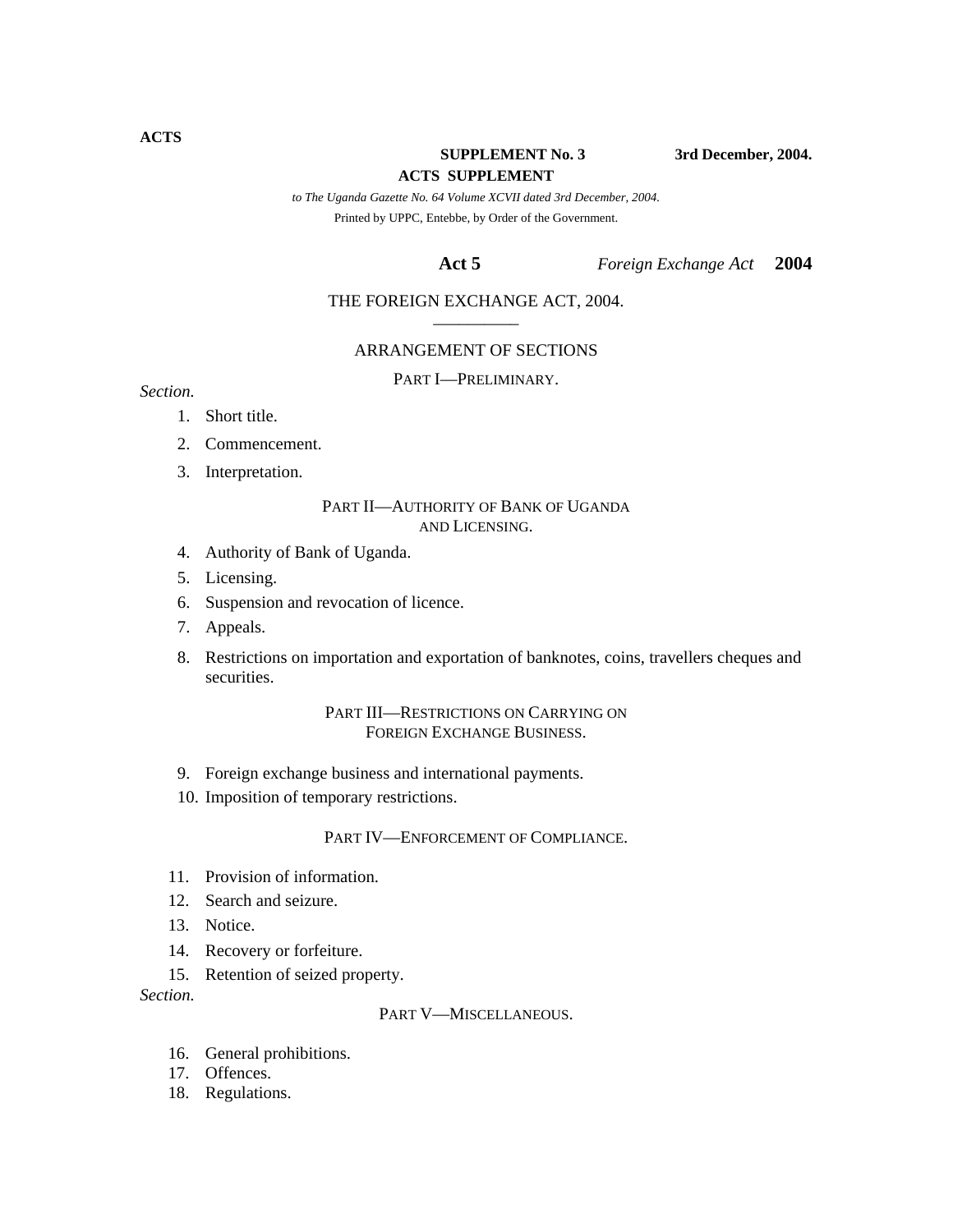- 19. Minister's power to amend Schedule.
- 20. Repeal of Exchange Control Act.
- 21. Precedence of this Act.

Schedule. Currency Point.

# **THE FOREIGN EXCHANGE ACT, 2004.**

**An Act to amend and consolidate the law relating to foreign exchange in Uganda; to provide for the exchange of foreign currencies in Uganda and the making of international payments and transfers of foreign exchange; and for other related and incidental matters.** 

DATE OF ASSENT: 13th November, 2004.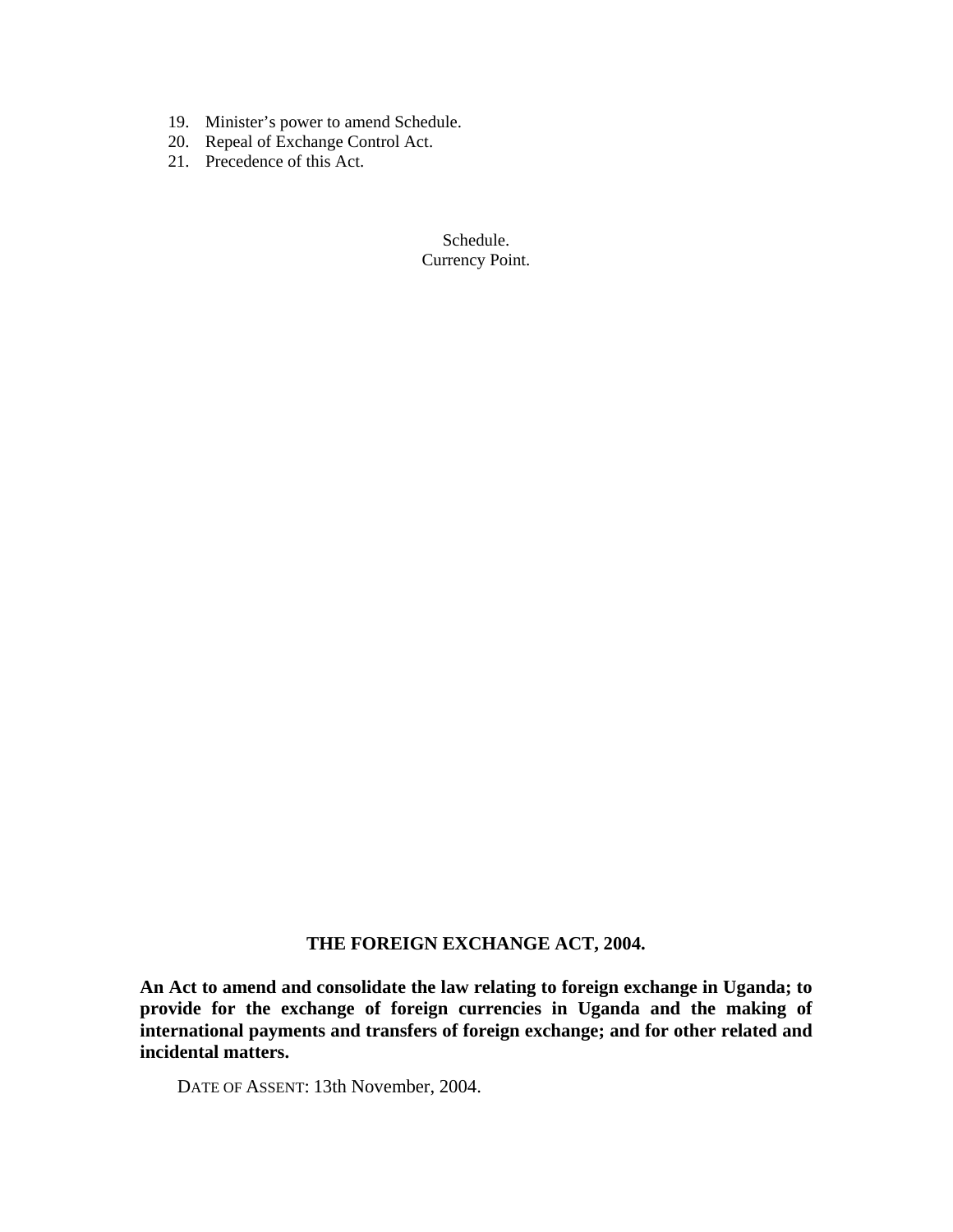*Date of commencement:* 13th November, 2004.

BE IT ENACTED by Parliament as follows—

PART I—PRELIMINARY.

# **1. Short title.**

This Act may be cited as the Foreign Exchange Act, 2004.

## **2. Commencement.**

This Act shall come into force on the date of assent.

# **3. Interpretation.**

In this Act, unless the context otherwise requires—

"bank" has the meaning assigned to it in the Financial Institutions Act, 2004;

"business" means either one or both of the following—

- *(a)* a series of two or more transactions;
- *(b)* a transaction or transactions in excess of an amount prescribed by regulations;

"currency" means the currency of Uganda or foreign currency;

"currency of Uganda" means—

- *(a)* banknotes and coins issued by the Bank of Uganda; and
- *(b)* any right to receive such banknotes or coins in respect of any balance at a financial institution located within or outside Uganda;
- "currency point" has the meaning assigned to it in the Schedule to this Act;
- "designated resident enterprise" means a person holding a licence issued by the Bank of Uganda to engage in the activities specified in section 5;
- "financial institution" has the meaning assigned to it in the Financial Institutions Act, 2004;

"foreign currency" means a currency other than the legal tender of Uganda;

"foreign exchange" includes—

- *(a)* banknotes, coins or electronic units of payment in any currency other than the currency of Uganda which are or have been legal tender outside Uganda;
- *(b)* financial instruments denominated in foreign currency; and
- *(c)* any right to receive such banknotes or coins in respect of any balance at a financial institution located within or outside Uganda;

"foreign exchange bureau" means a person holding a licence issued by the Bank of Uganda to engage in the activities specified in subsection (2) of section 5;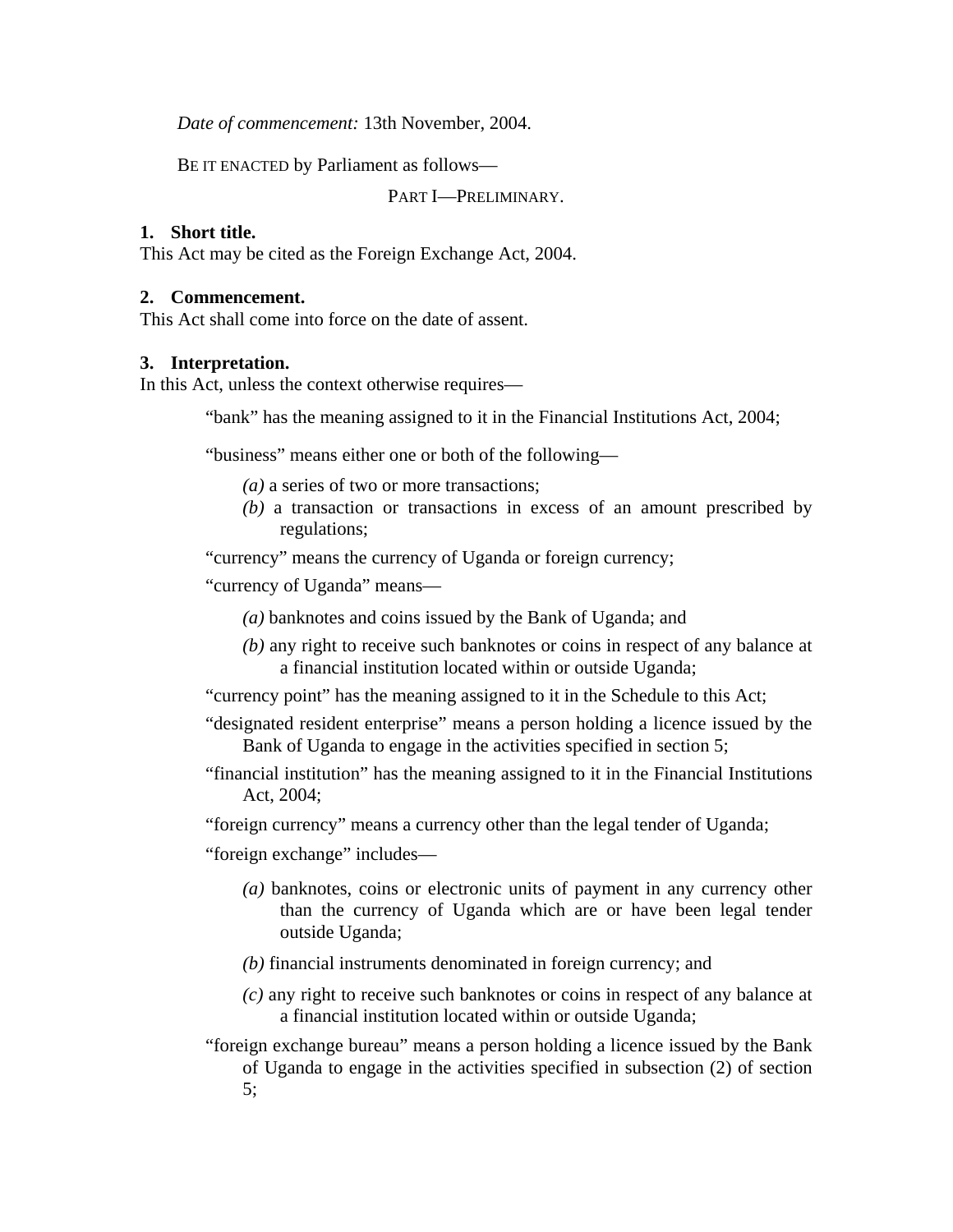- "foreign exchange business" means the business of buying, selling, borrowing or lending of foreign currency;
- "Governor" means the Governor of the Bank of Uganda;
- "Minister" means the Minister responsible for finance;
- "non-resident" means any person other than a resident;
- "payment" means a transfer of currency or traveller's cheques made for the purpose of—
	- *(a)* discharging a liability;
	- *(b)* making a gift or donation; or
	- *(c)* creating a balance at a financial institution that can be drawn upon;
- "person" includes any company or association or body of persons corporate or unincorporated;
- "prescribed authority" means a court, a police officer or other public officer or a security agency of the State or any person authorised by any such agency; and includes any person on whom any functions are conferred by or under this Act;

"resident" means—

- *(a)* an individual who is ordinarily resident in Uganda for one year or more;
- *(b)* the Government of Uganda and any of its diplomatic representations located outside Uganda;
- *(c)* a company, firm or enterprise whose principal place of business or centre of control and management is located in Uganda;
- *(d)* a branch located within Uganda of a company, firm or other enterprise whose principal place of business is located outside Uganda; and
- *(e)* a corporation, firm or enterprise incorporated or formed under the laws of Uganda;

except, that "resident" does not include a foreign diplomatic representation or an accredited official of such a representation located within Uganda, an office of an organisation established by international treaty located within Uganda, or a branch located outside Uganda of a company, firm, or enterprise whose principal place of business is located in Uganda;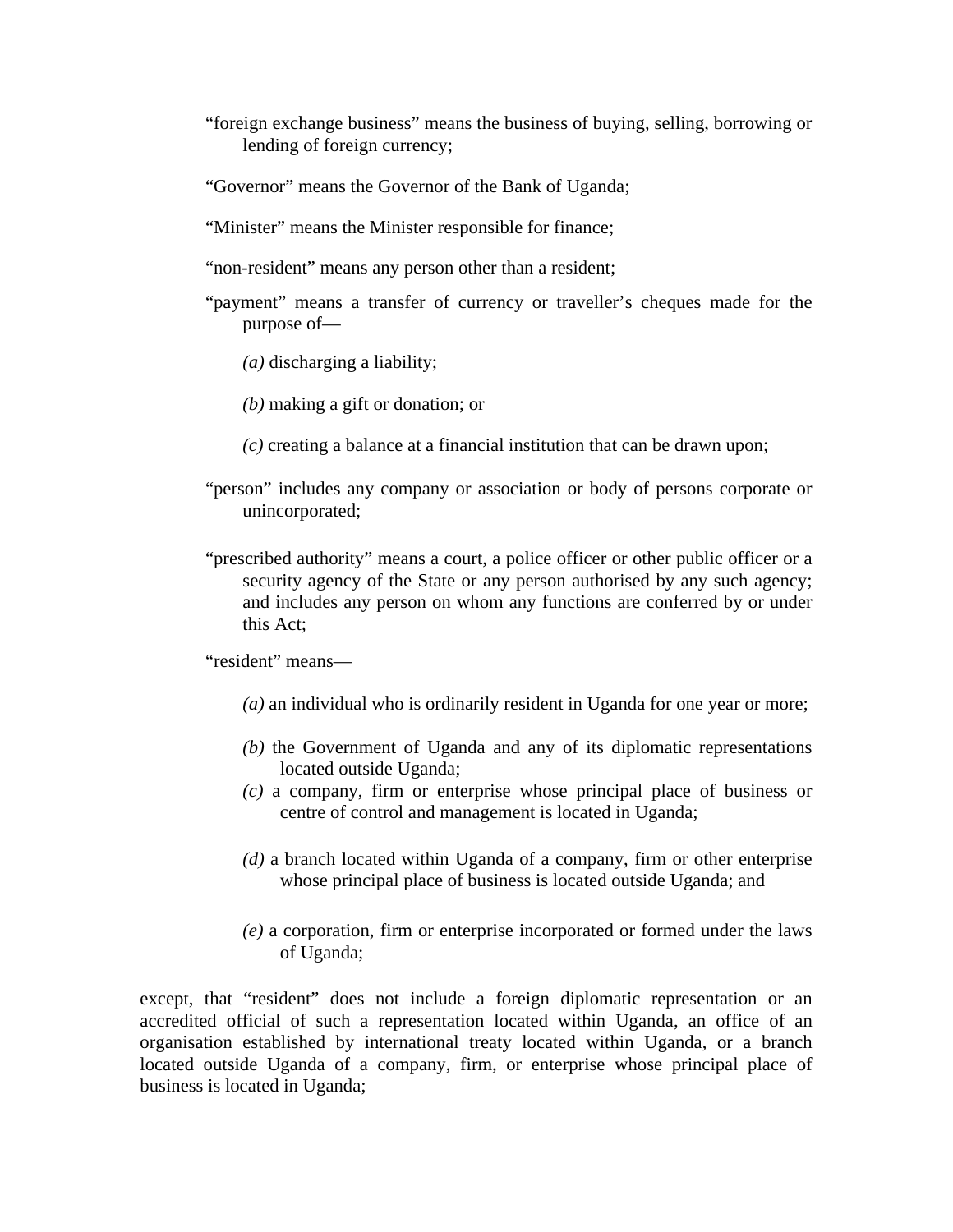- "security" means a share, stock, bond or note, other than a cheque or traveller's cheque or a debenture denominated in the currency of Uganda or in foreign currency;
- "traveller's cheque" means an instrument issued by a bank or similar institution which is intended to enable the person to whom it is issued to obtain bank notes or coins in the currency of Uganda or in foreign currency from another person on the credit of the issuer.

PART II—AUTHORITY OF BANK OF UGANDA AND LICENSING.

## **4. Authority of Bank of Uganda.**

(1) The Bank of Uganda shall be the regulatory authority for the purposes of giving effect to this Act.

(2) The Bank of Uganda, may require any person resident or conducting business in Uganda, whether or not that person is carrying on business licensed under this Act, to furnish details of any or all of his or her foreign exchange transactions or provide returns in a format prescribed by the Bank of Uganda, giving details of that person's foreign exchange transactions.

(3) The Bank of Uganda may, to such extent and subject to such conditions as it may think proper, delegate to any person or class of persons the performance of any of the powers conferred upon the Bank of Uganda under this Act, other than the powers set out in section 10.

(4) Subject to the provisions of this Act, the Governor shall be responsible for the implementation of this Act and may do all such things as may be necessary for the proper carrying out of the objectives of this Act.

(5) In the exercise of the powers conferred on the Governor by subsection (4), the Governor may issue guidelines, manuals, and circulars and may request for information for ensuring the execution of the provisions of this Act and the regulations made under this Act .

### **5. Licensing.**

(1) Except as permitted by any other law, no person shall engage in the business of dealing in foreign exchange without a licence issued under this Act.

(2) The Bank of Uganda may, for a fee of fifty currency points, issue a licence under this Act to any person to engage in the business of dealing in foreign exchange.

(3) The minimum paid up share capital to carry out the business of dealing in foreign exchange shall be one thousand currency points.

(4) The minimum paid up share capital for a person to carry out the business of money transfers shall be two thousand five hundred currency points.

(5) The Bank of Uganda may issue or renew a licence issued under subsection (2) to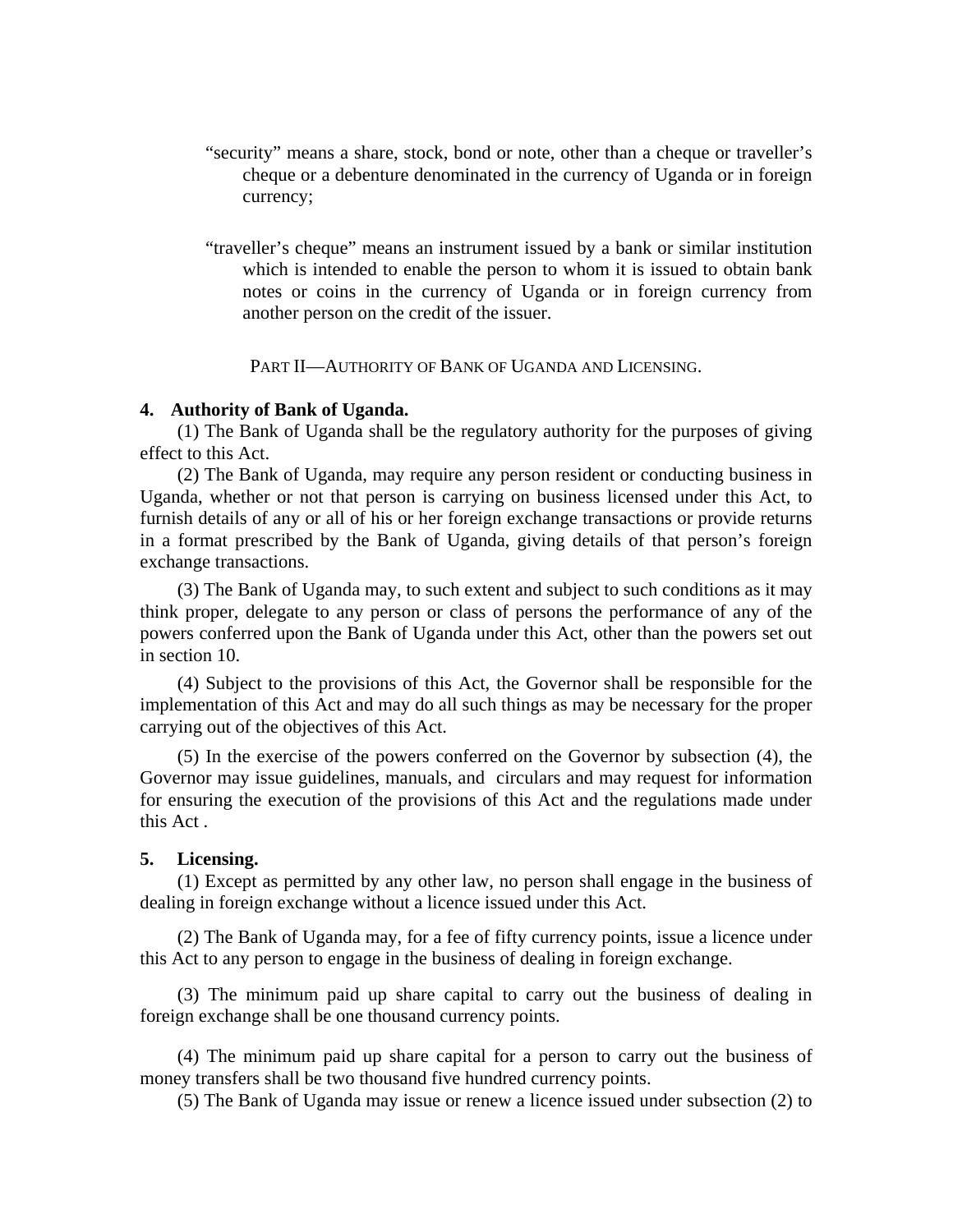a person to engage in the business of buying and selling bank notes, coins and traveller's cheques in foreign currency or such activities as may be specified by the Bank of Uganda.

(6) A licence issued or renewed under this section shall expire one year after the date of issue unless the licence has been renewed, extended, or revoked by the Bank of Uganda.

(7) In considering an application for the renewal of a licence, the Bank of Uganda may, subject to such conditions or restrictions as the Bank of Uganda considers appropriate, extend the period of application of the licence holder's existing licence for a period not more than three months so as to permit the licence holder to take such action as the Bank of Uganda considers necessary to enable the licence holder to comply with this Act and the regulations, permissions, instructions and directions issued under this Act.

(8) When issuing or renewing a licence under this section, the Bank of Uganda may impose upon the licence such conditions or restrictions as the Bank of Uganda considers appropriate.

(9) Only a body incorporated under the Companies Act or under any other Act shall qualify to be issued a licence under this section.

### **6. Suspension and revocation of licence.**

(1) The Bank of Uganda may revoke or suspend a licence, if it has reasonable cause to believe that the licence holder has infringed the provisions of this Act or any regulations made under this Act.

(2) Subject to subsection (1), the Bank of Uganda may at any time suspend, vary any condition or restriction or impose further conditions or restrictions upon a licence that has been issued, extended, or renewed under section 5.

(3) Subject to subsection (1), the Bank of Uganda may revoke a licence that has been issued, extended or renewed under section 5 if it finds that the licence holder—

- *(a)* has not commenced the operations permitted under the licence within three months after the date of issue of the licence;
- *(b)* has, in the course of its application for the issue, extension, or renewal of a licence under section 5 failed to disclose to the Bank of Uganda material information of which the licence holder was aware, or should, with the exercise of such diligence as could reasonably have been expected in the circumstances, have been aware;
- *(c)* has provided information material to the application which is found to be untrue or false;
- *(d)* has contravened any provision of this Act or any regulation, permission, instruction or direction issued under this Act;
- *(e)* has, since the issue of the licence, ceased to qualify for the licence;
- *(f)* is guilty of malpractice or irregularity in the management of its affairs; or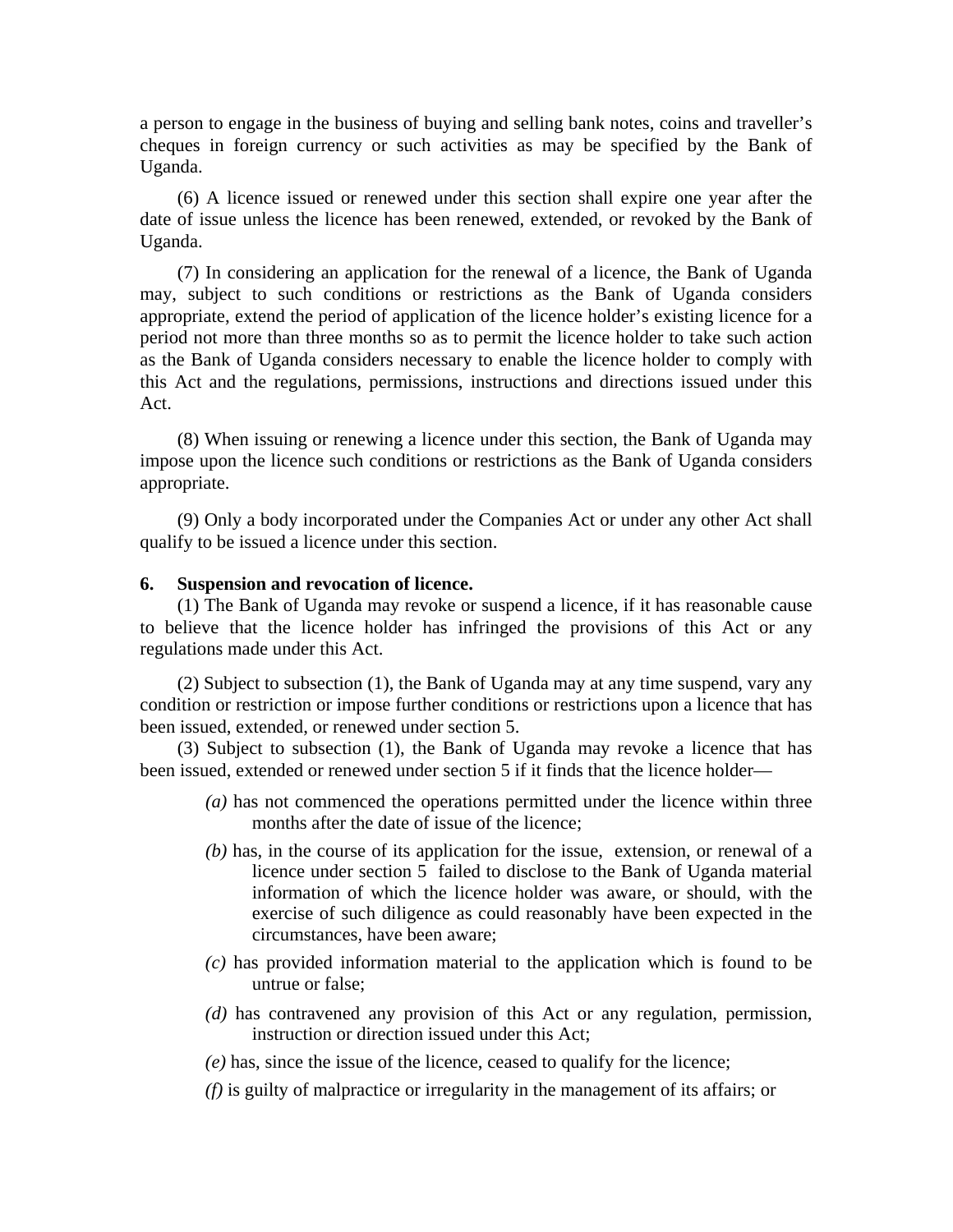*(g)* is placed under liquidation or receivership or is adjudged bankrupt.

(4) Where the Bank of Uganda has made a finding under subsection (3), the Bank of Uganda may, instead of revoking the licence, suspend the licence for a specific period or impose conditions or restrictions on the licence.

(5) Except where the circumstances render it impossible to do so, before the Bank of Uganda suspends or revokes a licence or imposes further conditions or restrictions in respect of a licence under this section, the Bank of Uganda shall give the holder of the licence fourteen days to show cause why the proposed action should not be taken.

## **7. Appeals.**

(1) Any person aggrieved by a decision of the Bank of Uganda under sections 5 or 6 may appeal to the High Court against the decision of the Bank of Uganda within thirty days after being notified of the decision, and the High Court may confirm or set aside the decision.

(2) On an appeal under subsection (1), the question for determination by the High Court shall be whether, for reasons stated by the appellant, the decision appealed against was unlawful or not justified by the evidence on which it was based.

(3) Where the High Court sets aside a decision of the Bank of Uganda under subsection (1), the High Court shall direct the Bank of Uganda to reconsider its decision.

# **8. Restrictions on importation and exportation of banknotes, coins, travellers cheques and securities.**

The Bank of Uganda may, by regulations, impose restrictions on the importation into or exportation from Uganda of banknotes, coins, traveller's cheques and securities denominated in the currency of Uganda or in foreign currency.

> PART III—RESTRICTIONS ON CARRYING ON FOREIGN EXCHANGE BUSINESS.

## **9. Foreign exchange business and international payments.**

(1) Except with the prior permission of the Bank of Uganda, no person shall engage in foreign exchange business.

(2) All payments in foreign currency, to or from Uganda, between residents and non residents, or between non residents, shall be made through a bank.

(3) Every transfer of foreign exchange to or from Uganda shall be through a person licensed to carry out the business of money transfers.

(4) Where the Bank of Uganda has reason to believe that an offence is about to be or has been committed, the Bank of Uganda may require a bank to obtain the permission of the Bank of Uganda before executing any payment referred to in subsection (2), and the permission shall be granted solely on the basis of a determination by the Bank of Uganda that the payment is consistent with the laws of Uganda.

(5) The Bank of Uganda may, by statutory instrument, make regulations prescribing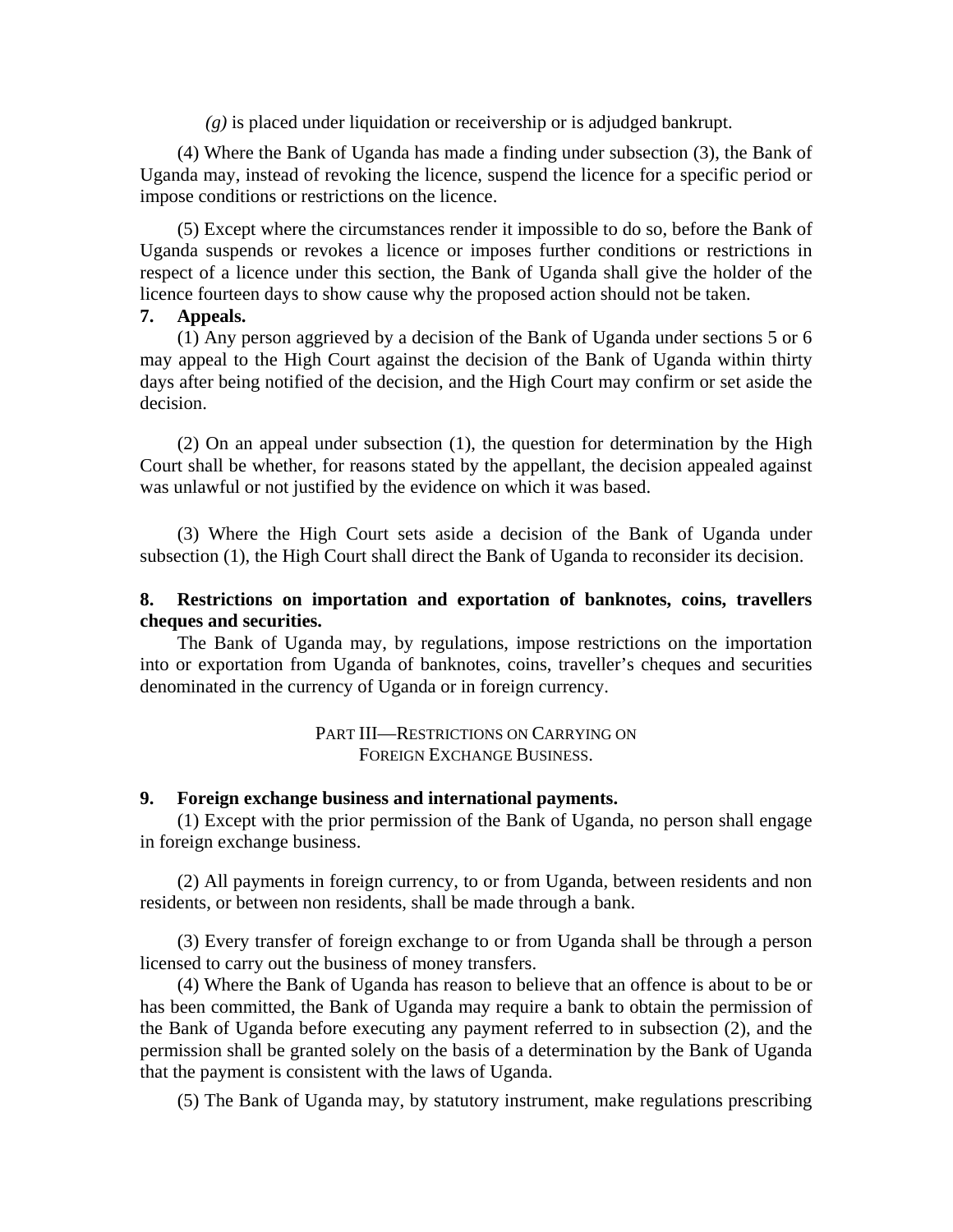information to be provided to the Bank of Uganda by a person licensed to carry out foreign exchange business or foreign exchange transfers, residents and non-residents in connection with the conclusion of any transaction involving foreign currency, the maintenance of bank accounts in Uganda or outside Uganda, and the settling of any payment by a resident or non-resident.

(6) The Bank of Uganda, in consultation with the Minister, may by statutory instrument prescribe the conditions for carrying out the business of foreign exchange transfers.

#### **10. Imposition of temporary restrictions.**

(1) Where the Governor is satisfied that Uganda has experienced a severe deterioration in its balance of payments that makes necessary the temporary imposition of exchange controls beyond those provided for in section 8, the Governor may, in consultation with the Minister, make regulations restricting—

- *(a)* in Uganda, payments between residents and non-residents; or between nonresidents;
- *(b)* payments to or from Uganda;
- *(c)* in Uganda, the acquisition, holding, and use in Uganda of foreign currency or traveller's cheques in foreign currency by persons;
- *(d)* the acquisition, holding and use in Uganda of foreign currency or traveller's cheques in foreign currency by residents; and
- *(e)* the rate at which the purchase and sale of foreign exchange may take place in Uganda.

(2) Subject to subsection (1), regulations made under this section shall remain in force for a period not exceeding three months; except that, with the written consent of the Minister, the Bank of Uganda may extend the period of operation of the regulations for a further period not exceeding three months, and, thereafter, for such further period as may be authorised by Parliament by resolution.

(3) If the period of operation of any regulations extended under subsection (2) expires when Parliament is not in session, the Bank of Uganda may extend the period of operation until the twenty-eighth day following the commencement of the next session of Parliament.

(4) Within fourteen days after any regulations are made under subsection (1) the Governor shall cause to be published in the *Gazette* the reasons justifying any restrictions imposed under subsection (1).

# PART IV—ENFORCEMENT OF COMPLIANCE.

## **11. Provision of information.**

(1) The Bank of Uganda may, by writing, give to any resident or to any person in Uganda, directions requiring him or her, within such time and in such manner as may be specified in the directions, to furnish to the Bank of Uganda, or to any person designated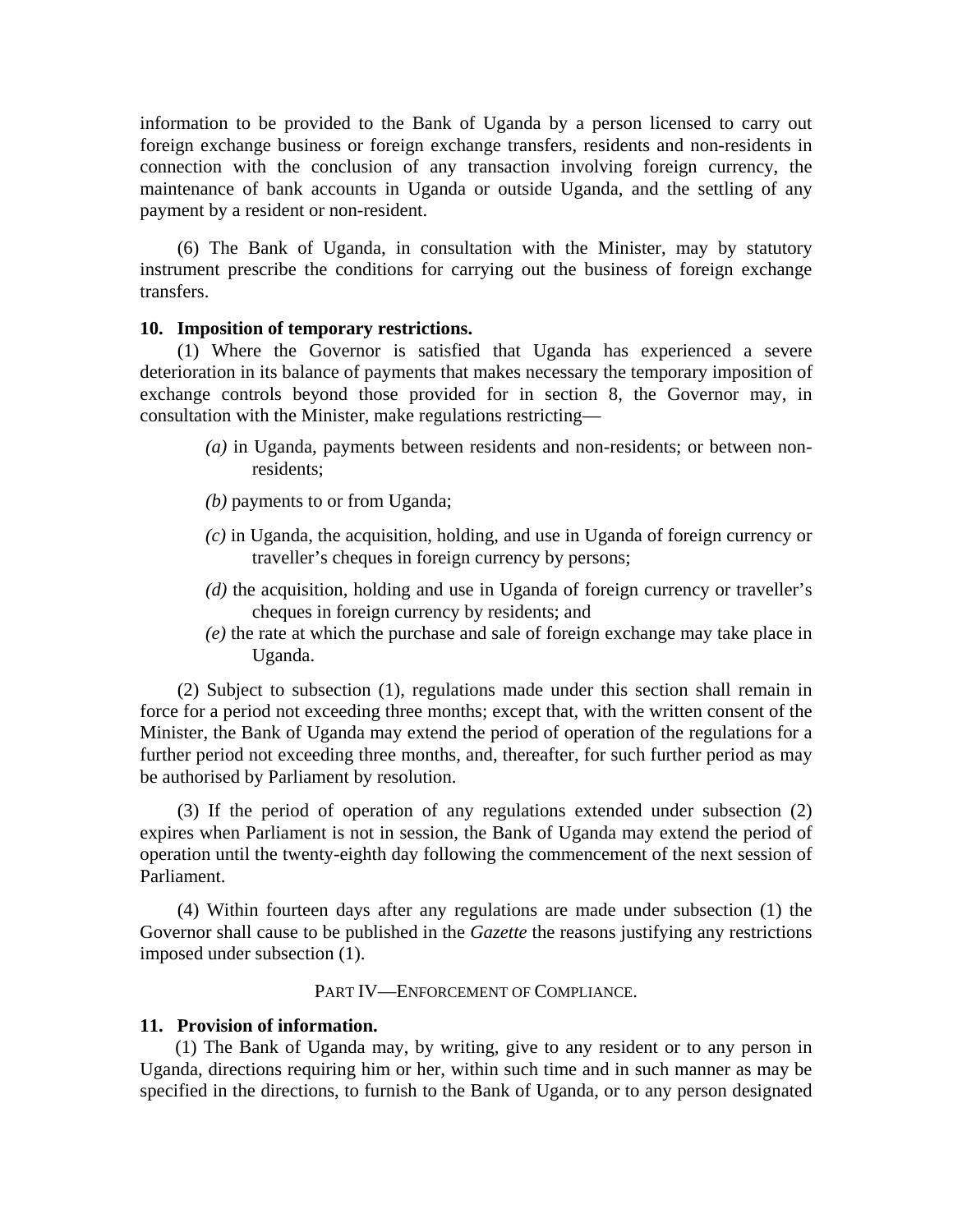in the directions as a person authorised to require it, any information in his or her possession or control which the Bank of Uganda or the person authorised, as the case may be, may require for the purpose of securing compliance with or detecting evasion of the provisions of this Act.

(2) A person required by any directions under subsection (1) to furnish information which is stored in a computer or any other electronic media shall also produce such books, accounts or other documents in his or her possession or control as may be required for that purpose by the Bank of Uganda or by the person authorised to require the information.

(3) Where a person is convicted for failing to give information or produce any document when required to do so under this section, the court may make an order requiring the offender, within such period as may be specified in the order, to comply with the requirement to give the information or to produce the document.

(4) Any information or document obtained under this section is admissible in evidence in a prosecution for an offence under this Act of any person from whom it was obtained or of any body corporate for which that person at the time of the commission of the offence was or was purporting to act as director, general manager, secretary or other similar officer of the body corporate.

## **12. Search and seizure.**

(1) If court is satisfied by information given under oath by a person authorised by the Bank of Uganda to act for the purpose of this section, either—

- *(a)* that an offence under this Act has been or is being committed and that evidence of the commission of the offence is to be found at any premises specified in the information, or in any vehicle, vessel, or aircraft so specified; or
- *(b)* that any document which ought to have been produced under section 11 and has not been produced is to be found at any premises or in any vehicle, vessel or aircraft referred to in paragraph *(a)*,

the court may issue a search warrant authorising a police officer, together with any other person named in the warrant and any other police officers, to enter the premises specified in the information or any premises upon which the vehicle, vessel or aircraft specified may be, at any time within one month from the date of the warrant, and to search the premises, or the vehicle, vessel or aircraft.

(2) A person authorised by a warrant issued under subsection (1) to search any premises or any vehicle, vessel or aircraft may—

- *(a)* search any person who is found in, or who the authorised person has reasonable ground to believe has recently left or is about to enter, those premises or that vehicle, vessel or aircraft; and
- *(b)* seize any property found on that person or on the premises or in the vehicle, vessel or aircraft, which he or she has reasonable ground for believing to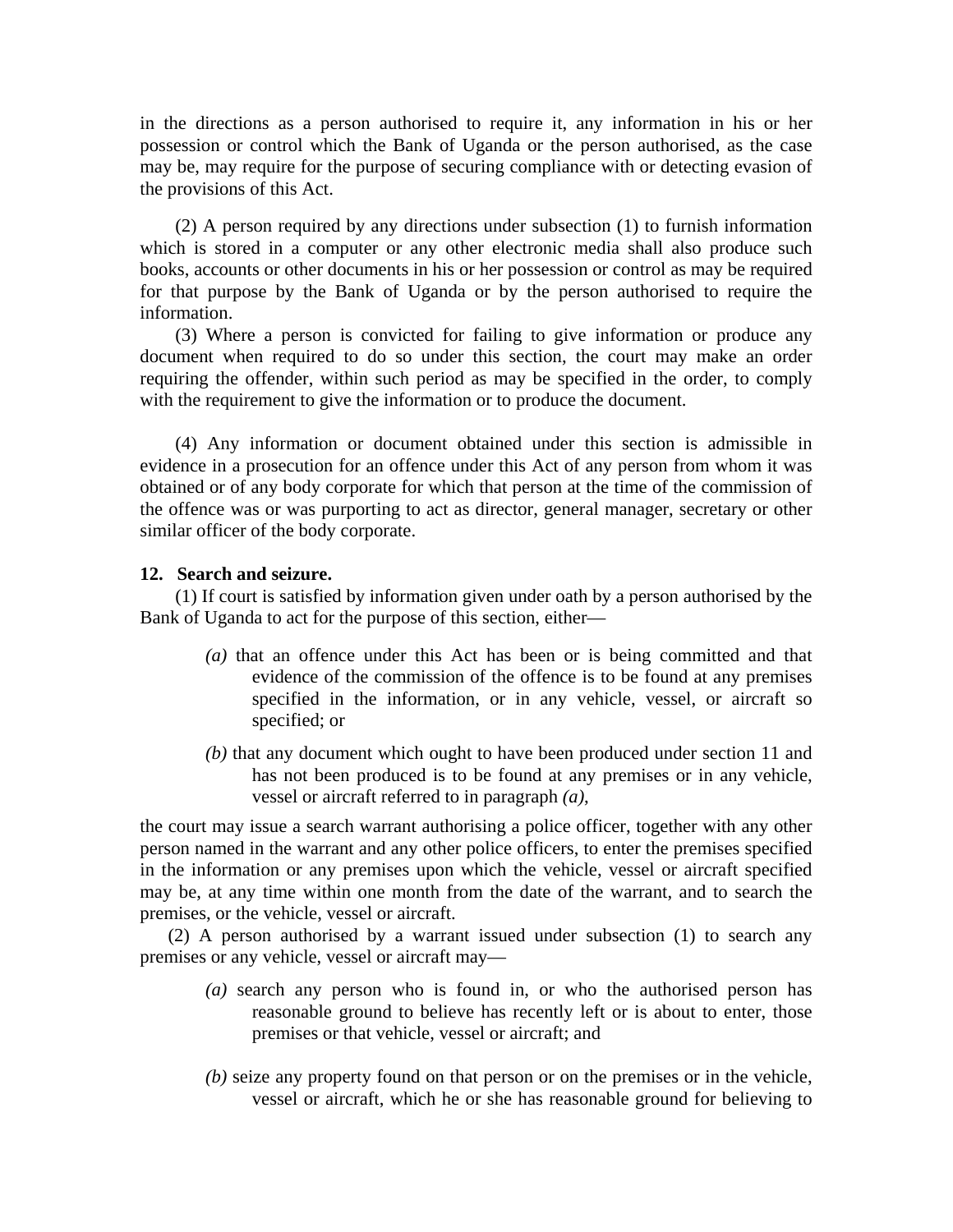be evidence of, or to have been used in connection with, the commission of an offence under this Act or any documents which he or she has reasonable grounds to believe ought to have been produced under section.

(3) Where, by virtue of this section, a person has any power to enter any premises, vehicle, vessel, or aircraft, that person may use such force as is reasonably necessary for the purpose of exercising that power.

(4) Where there is reasonable ground for suspecting that a person has committed an offence under this Act, a police officer may seize any property in that person's possession or under his or her control which appears to the police officer to be evidence of, or to have been used in connection with, the commission of the offence.

#### **13. Notice.**

(1) Where any property has been seized under section 12, the person effecting the seizure shall, within one month after the seizure, give notice in writing of the seizure and the reasons for the seizure to the owner.

- (2) The giving of notice shall not be required under subsection (1) where— *(a)* the property was seized in the presence of the owner;
	- *(b)* the owner of the property cannot be identified; or
	- *(c)* a person is, within one month after the seizure, charged with the offence by reason of which the property has been seized.

(3) Where any property has come into the possession of a prescribed authority under section 12, and a period of one month has elapsed from—

*(a)* the date of seizure, or

*(b)* the date of notice if the notice has been given under subsection (1),

the property shall, by order of court, be forfeited to the State unless, within that period, the owner has claimed the property by giving notice in writing to the Bank of Uganda.

(4) Where the Bank of Uganda has received a notice of claim under subsection (3), and a period of two months has elapsed from the date of receipt of the notice, the property shall be released to the owner unless, within that period, the Bank of Uganda has either—

- *(a)* by notice in writing to the owner, required the owner to institute proceedings in a court for the recovery of the property; or
- *(b)* instituted proceedings in a court for the forfeiture of the property.

(5) Where the Bank of Uganda has given an owner notice to institute proceedings under subsection (4) and a period of two months has elapsed from the date of receipt of the notice by the owner, the property shall by order of court, be forfeited to the State unless, within that period, the owner has instituted the proceedings.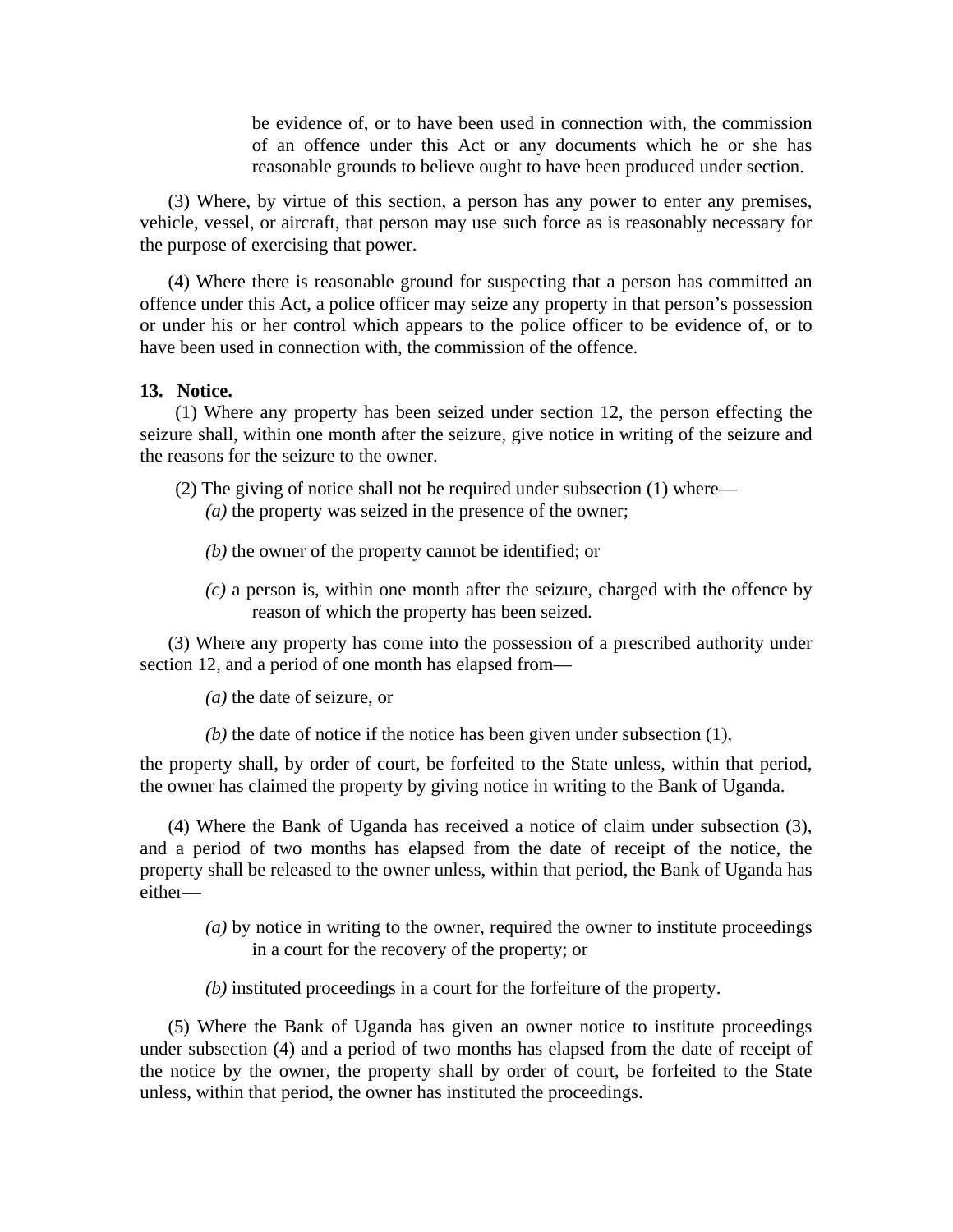#### **14. Recovery or forfeiture.**

(1) Where proceedings for the recovery or forfeiture of property have been instituted in a court under section 13, the court may order the property to be forfeited to the State if the court finds that the property was used in connection with the commission of an offence under this Act.

(2) Where any property has come into the possession of a prescribed authority, whether in consequence of the seizure of the property under this section or otherwise, the liability of the property to forfeiture shall not be affected by the fact that the owner of the property was in no way concerned with the act or omission which rendered the property liable to forfeiture.

- (3) Where any property is forfeited under this section—
	- *(a)* the forfeiture shall be deemed to have taken effect at the time when the liability to forfeiture arose; and
	- *(b)* the forfeiture shall, subject to any appeal in any proceedings which resulted in the forfeiture, be final and no application or proceedings for restitution or in detinue by any person, shall lie.

#### **15. Retention of seized property.**

(1) Notwithstanding any other provision of this Act, where property has come into the possession of a prescribed authority, whether in consequence of the seizure of the property under this Act or otherwise, and the prescribed authority is satisfied that there is reasonable ground for suspecting the property to be evidence of the commission of an offence under this Act, the prescribed authority may retain the property for a period of twelve months from the date it came into its possession and, if any person is, within that period, prosecuted for an offence under this Act in which the property is or can properly be adduced in evidence, the property shall be retained until the prosecution has been determined.

(2) For the purposes of subsection (1), any person to whom any powers of the Bank of Uganda under this Act are delegated or on whom any functions are conferred by or under this Act, including a police officer, shall be deemed to be a prescribed authority for the purposes of the definition of that expression in section 3 of this Act.

(3) For purposes of subsection (1) proceedings shall be deemed not to have been finally determined so long as there is pending an appeal in the matter; and an appeal in that matter shall be deemed to be pending during the ordinary time within which an appeal may be lodged, and if an appeal is duly lodged, it shall be deemed to be pending until it is decided or withdrawn.

(4) The powers conferred by this section in relation to any property shall be in addition to, and not in derogation from, any powers otherwise exercisable in relation to that property.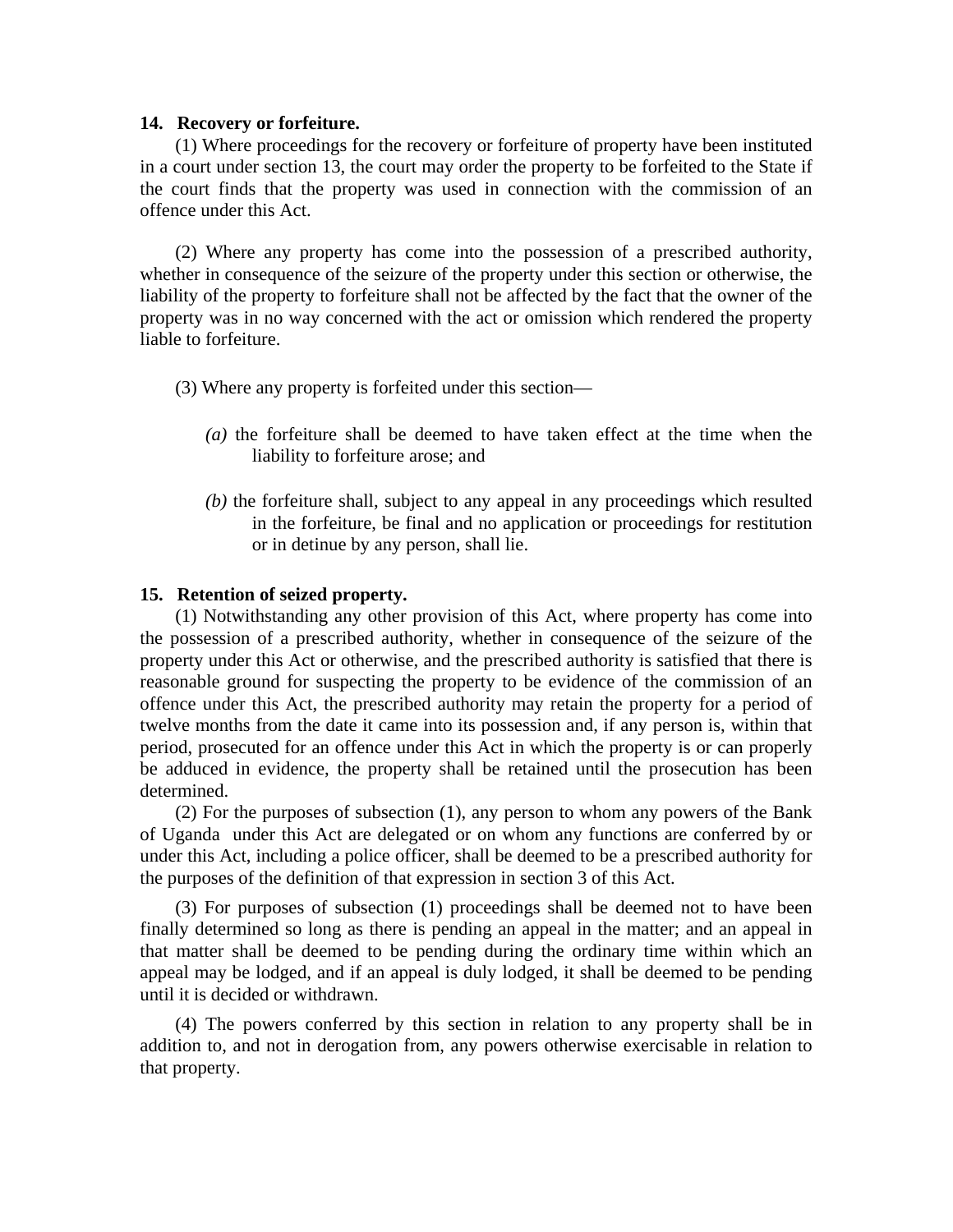#### PART V—MISCELLANEOUS.

### **16. General prohibitions.**

No person in Uganda shall, with intent to evade any provision of this Act—

- *(a)* destroy, mutilate, deface or remove any document;
- *(b)* make any declaration which is false in any material particular;
- *(c)* in furnishing any information for any of the purposes of this Act, make any statement which he or she knows to be false in a material particular, or recklessly make any statement which is false in a material particular.
- *(d)* counterfeit or in any way falsify any document or knowingly use a document which is counterfeit or false; or
- *(e)* obstruct any person in the exercise of any powers conferred upon him or her by or under this Act.

# **17. Offences.**

(1) Any person who—

- *(a)* engages in the business of dealing in foreign exchange without a licence issued under section 5;
- *(b)* contravenes any restriction imposed under section 5;
- *(c)* contravenes any restriction imposed under section 8;
- *(d)* fails to provide information required under section 11;
- *(e)* contravenes section 16,

commits an offence and is liable, on conviction, to a fine not exceeding two hundred currency points or imprisonment not exceeding two years or both such fine and imprisonment.

(2) Where a person is convicted of an offence under subsection (1) and the offence is concerned with any property, the court shall order the property to be forfeited to the State unless it sees good reason not to do so.

(3) Where a body corporate commits an offence under this Act or under regulations made under this Act, any director, general manager, secretary or other similar officer of the body corporate or other person purporting to act in any such capacity, shall also be taken to have committed the offence if any act or omission of that person is proved to have given rise to the contravention which constituted the offence.

(4) A person shall not be taken to have committed an offence under subsection (3) if he or she proves that the contravention was committed without his or her consent or connivance and that he or she exercised all due diligence to prevent the commission of the offence, having regard to all circumstances.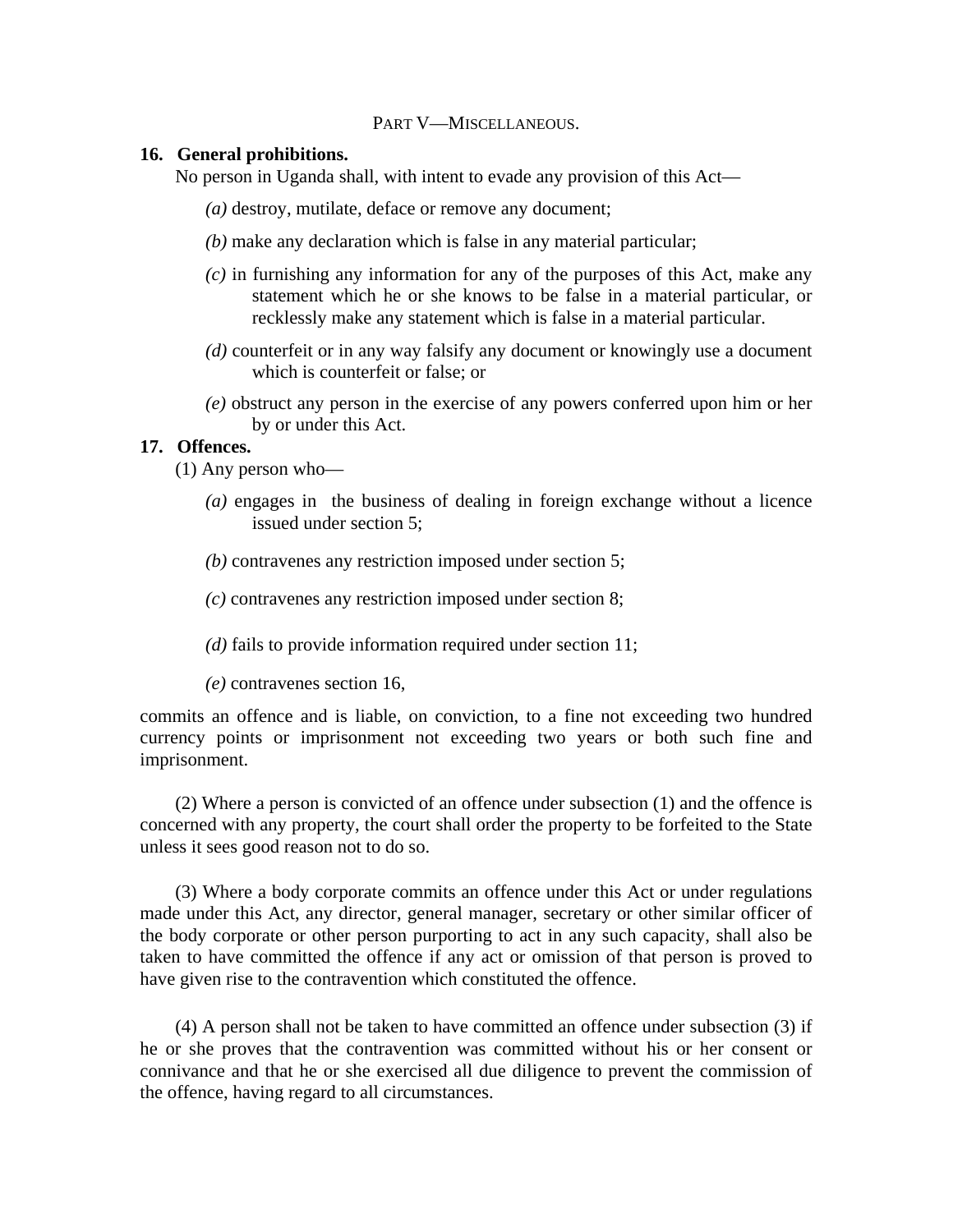## **18. Regulations.**

(1) The Bank of Uganda may by statutory instrument, make regulations generally for the purpose of carrying out the provisions of this Act.

(2) Regulations made under this section may prescribe, for any contravention of the regulations—

- *(a)* a fine not exceeding two hundred currency points or imprisonment not exceeding two years or both;
- *(b)* an additional fine not exceeding five currency points in respect of each day on which the contravention continues;
- *(c)* the requirement that the court convicting the offender shall forfeit to the State any property in connection with which the contravention was committed.

(3) Statutory instruments, made under this law shall be laid before Parliament by the respective Minister within a period of thirty days.

(4) Where a statutory instrument is not laid before Parliament in accordance with subsection (3), the statutory instrument shall automatically lapse.

## **19. Minister's power to amend Schedule.**

The Minister may, with the approval of the Cabinet, by statutory instrument, amend the Schedule to this Act.

# **20. Repeal of Exchange Control Act Cap. 171.**

(1) The Exchange Control Act, is repealed.

(2) Notwithstanding the repeal effected by subsection (1), the Exchange Control (Forex Bureau) Order, 1991 shall continue in force until revoked or amended by regulations made under section 18.

# **21. Precedence of this Act.**

This Act shall take precedence over all other existing legislation relating to foreign exchange and any contradiction in any other law is modified to the extent of the contradiction.